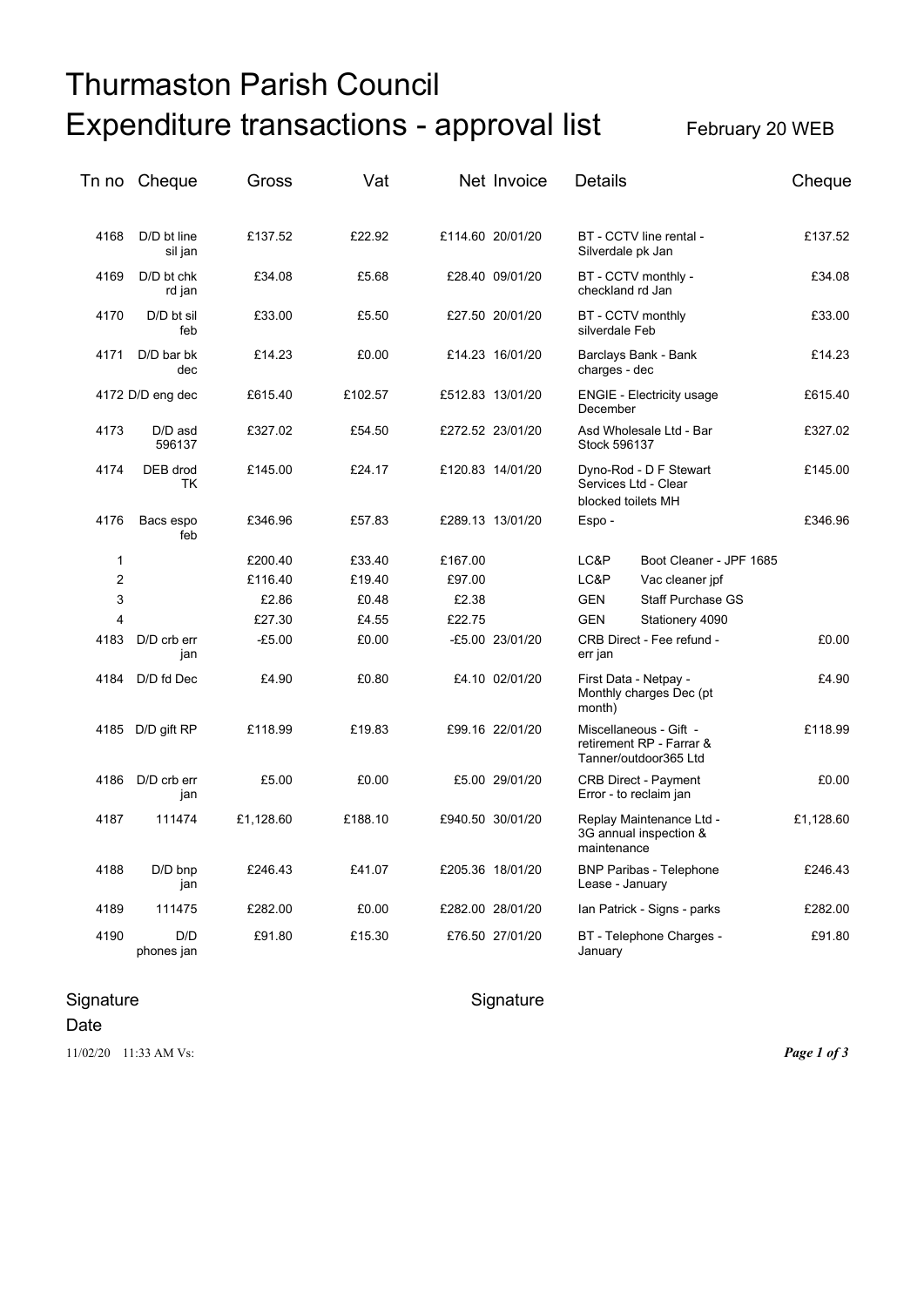|      |                          | Thurmaston Parish Council                |            |                        |                  |                                     |                                                     |           |
|------|--------------------------|------------------------------------------|------------|------------------------|------------------|-------------------------------------|-----------------------------------------------------|-----------|
|      |                          | Expenditure transactions - approval list |            |                        |                  |                                     | February 20                                         |           |
|      | Tn no Cheque             | Gross Vat                                | <b>Net</b> | Invoice Details Cheque |                  |                                     |                                                     |           |
| 4191 | $D/D$ $loc ex$<br>feb    | £17.99                                   | £3.00      |                        | £14.99 01/02/20  | Cardless - Google<br>services - Feb | Local Exposure - Go                                 | £17.99    |
| 4192 | D/D boc<br>jan           | £24.96                                   | £4.16      |                        | £20.80 31/01/20  |                                     | BOC Ltd - Gas - Jan                                 | £24.96    |
| 4193 | Bacs staff<br>feb        | £27551.23                                | £0.00      | £27551.23 10/02/20     |                  |                                     | <b>Staff costs February</b>                         | £27551.23 |
| 4195 | 111476                   | £302.40                                  | £50.40     |                        | £252.00 07/02/20 | Trust - Annua                       | underpaid<br><b>Community Heartbeat</b>             | £302.40   |
| 1    |                          | £151.20                                  | £25.20     | £126.00                |                  | LC&P                                | Annual Support Fee ep                               |           |
| 2    |                          | £151.20                                  | £25.20     | £126.00                |                  | MH&C                                | Annual Support Fee mh                               |           |
|      | 4196 D/D evfl feb        | £83.59                                   | £0.00      |                        | £83.59 02/02/20  | Charges february                    | Everflow Ltd - Water                                | £83.59    |
| 4197 | D/D asd<br>597555        | £462.36                                  | £77.06     |                        | £385.30 06/02/20 | stock 597555                        | Asd Wholesale Ltd - Bar                             | £462.36   |
|      | 4198 D/D brcd jan        | £59.60                                   | £6.60      |                        | £53.00 31/01/20  | January                             | Barclaycard - Monthly Fee -                         | £59.60    |
|      | 4199 PC102243-<br>12     | £203.07                                  | £20.13     |                        | £182.94 11/02/20 | Petty Cash -                        |                                                     | £203.07   |
| 1    |                          | £9.30                                    | £0.00      | £9.30                  |                  | GEN                                 | Postage                                             |           |
| 2    |                          | £67.46                                   | £0.00      | £67.46                 |                  | LC&P                                | Refreshments                                        |           |
| 3    |                          | £85.35                                   | £14.23     | £71.12                 |                  | MH&C                                | Petrol                                              |           |
| 4    |                          | £40.96                                   | £5.90      | £35.06                 |                  | LC&P                                | Repairs ep                                          |           |
| 4200 | D/D omni<br>Feb          | £22.74                                   | £0.00      |                        | £22.74 29/02/20  | February                            | Omni - Phone Contract                               | £22.74    |
| 4201 | 111477                   | £73.86                                   | £0.00      |                        | £73.86 11/02/20  | Light bulbs                         | <b>Byrite Electricals Ltd -</b>                     | £73.86    |
| 4202 | 111478                   | £49.20                                   | £8.20      |                        | £41.00 10/01/20  | equipment repairs                   | Play & Leisure Ltd - Play                           | £49.20    |
| 4203 | 111479                   | £135.98                                  | £22.67     |                        | £113.31 24/01/20 |                                     | Travis Perkins Ltd -                                | £135.98   |
| 1    |                          | £74.04                                   | £12.34     | £61.70                 |                  | MH&C                                | Groundworks - seat                                  |           |
| 2    |                          | £61.94                                   | £10.33     | £51.61                 |                  | LC&P                                | Groundworks boot cleaner                            |           |
| 4204 | D/D tgp mh<br>jan elec   | £519.67                                  | £24.74     |                        | £494.93 06/02/20 |                                     | Total Gas & Power -<br>Electricity charges mh jan A | £519.67   |
| 4205 | $D/D$ tgp<br>elec ep jan | £3,042.94                                | £507.16    | £2,535.78 06/02/20     |                  |                                     | Total Gas & Power -<br>Electricity charges ep jan   | £3,042.94 |

# Signature Signature Signature Signature

Date

11/02/20 11:33 AM Vs: *Page 2 of 3*